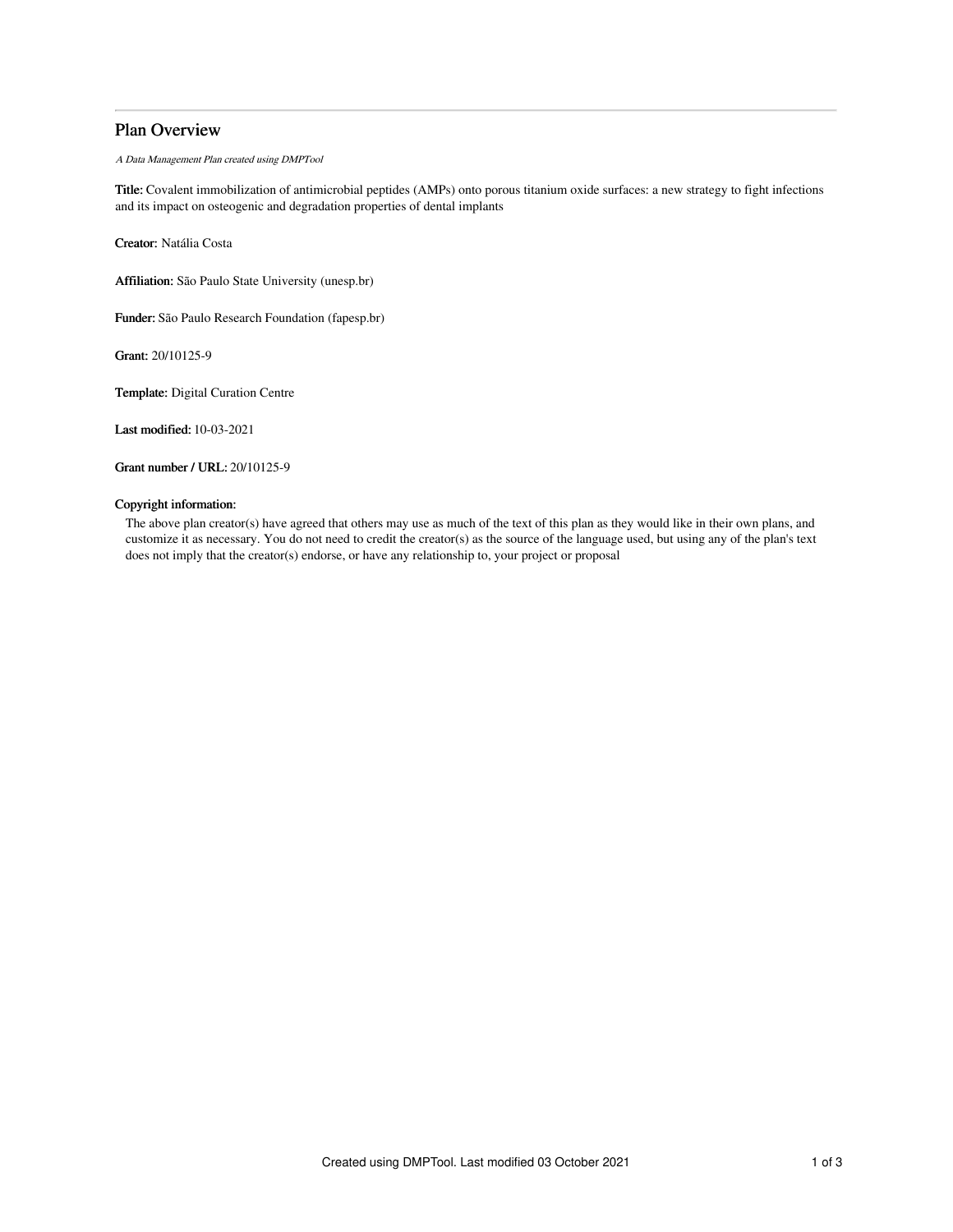# Covalent immobilization of antimicrobial peptides (AMPs) onto porous titanium oxide surfaces: a new strategy to fight infections and its impact on osteogenic and degradation properties of dental implants

### Data Collection

#### What data will you collect or create?

Text documents, figures, graphs and tables/spreadsheets as digital data.

#### How will the data be collected or created?

The data will be collected or created from different characterizations (morphological, topographic, structural, chemical, and another types) or processing steps of the experimental samples.

The data will be organized into digital folders/files, being named according to the characterization technique performed and sample designation. To ensure consistency and quality of data collection, processing and characterization protocols will be followed and sample replicates will be used.

### Documentation and Metadata

### What documentation and metadata will accompany the data?

Metadata will include the data title, ORCID ID of the responsible, date of creation, description of the experimental method, keywords, and financial support details.

### Ethics and Legal Compliance

#### How will you manage any ethical issues?

Identity protection and/or approval from Ethics Committees are not needed to this project.

#### How will you manage copyright and Intellectual Property Rights (IP/IPR) issues?

The data of this project can be used in future studies as long as its source is properly acknowledged. Also, although it is not the main objective of this project, eventually some results which demand actions of Intellectual Property can be obtained. In this scenario, privacy and confidentiality will be ensured by the Agência Unesp de Inovação (AUIN).

### Storage and Backup

#### How will the data be stored and backed up during the research?

During research period, the data will be stored on different locations to significantly increase the chances for its recovery (if needed), which include personal laptops, computer hard drives, external storage devices, and cloud storage services, allowing both manual and automatic backup processes. Manual backups will be performed monthly.

#### How will you manage access and security?

All collaborators will have secure access to the data through passwords (confidential and non-transferable) and also by using controlled sharing functions provided by the cloud storage services.

### Selection and Preservation

Which data are of long-term value and should be retained, shared, and/or preserved? All data will be preserved.

#### What is the long-term preservation plan for the dataset?

The data will be available as long as the institutional repository exists.

### Data Sharing

#### How will you share the data?

The data will be shared via institutional repository after its respective publication in scientific papers, or eventually after discussion and agreement in case of data under Intellectual Property actions.